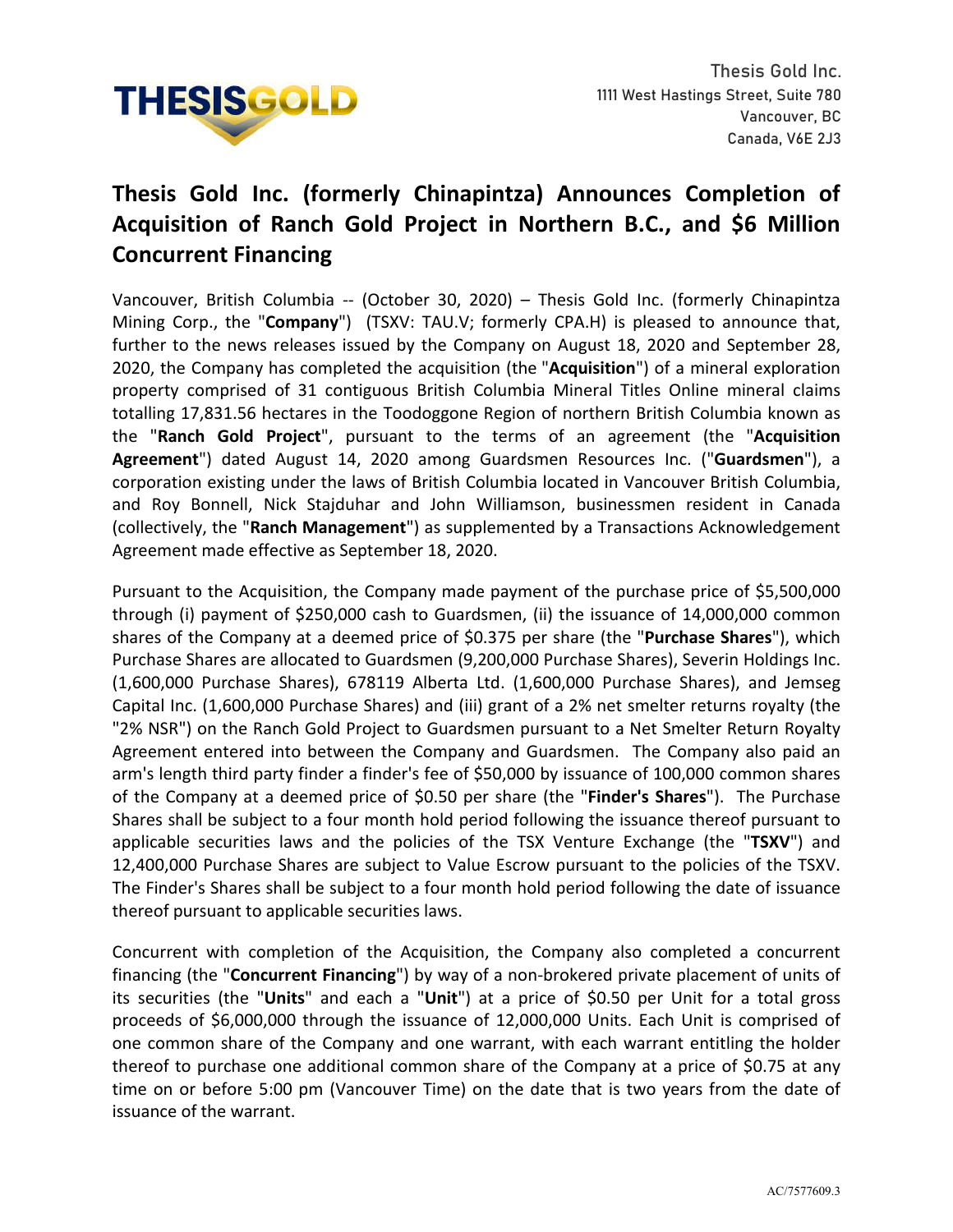

In connection with the Concurrent Financing, the Company paid a fee to certain finders, including Clarus Securities Inc. and Tectonic Advisory Partners LLC (executed through Ecoban Securities Corporation), which is comprised of total aggregate cash commissions of \$468,000 and a total aggregate of 936,000 brokers warrants (the "**Broker Warrants**"). Each Broker Warrant entitles the holder thereof to purchase one common share of the Company at a price of \$0.50 at any time on or before 5:00 pm (Vancouver Time) on the date that is two years from the date of issuance of the Broker's Warrant. The securities issued pursuant to the concurrent financing will be subject to a four month hold period following the date of issuance thereof pursuant to applicable securities laws.

Also concurrent with completion of the Acquisition, the Company's name was formally changed from Chinapintza Mining Corp. to Thesis Gold Inc. and trading symbol of the Company's common shares will be changed to "**TAU**".

Following completion of the Acquisition, all existing directors other than Yuxin (James) Xiang resigned as directors of the Company and Roy Bonnell, Nicholas Stajduhar, and Douglas Sarkissian joined as new directors. Management of the Company has also changed so that it now consists of Roy Bonnell as President and Chief Executive Officer, Justin Bourassa as Chief Financial Officer and Corporate Secretary, and Ewan Webster as Vice-President Exploration.

The Company also changed its head office from Ontario to 1111 West Hastings Street, Suite 780, Vancouver, BC, V6E 2J3 and it is in the process of applying to change its Principal Regulator to British Columbia Securities Commission.

The Acquisition resulted in the creation of new control persons of the Company, Guardsmen and the Ranch Management, and the Company has obtained written disinterested shareholder approval approving of the Acquisition and the resulting creation of a new control person. The Acquisition also resulted in a "reverse takeover" under the policies of the TSXV and the Company has made the necessary submission for final approval of the TSXV. Trading of the common shares of the Company under the new symbol "**TAU**" is expected to commence on the TSXV on November 10, 2020.

*Investors are cautioned that, except as disclosed in the management information circular or filing statement prepared in connection with the Acquisition, any information released or received with respect to the Acquisition may not be accurate or complete and should not be relied upon. Trading in the securities of the Company should be considered highly speculative.*

**Neither the TSX Venture Exchange nor its Regulation Services Provider (as that term is defined in the policies of the TSX Venture Exchange) accepts responsibility for the adequacy or accuracy of this press release.**